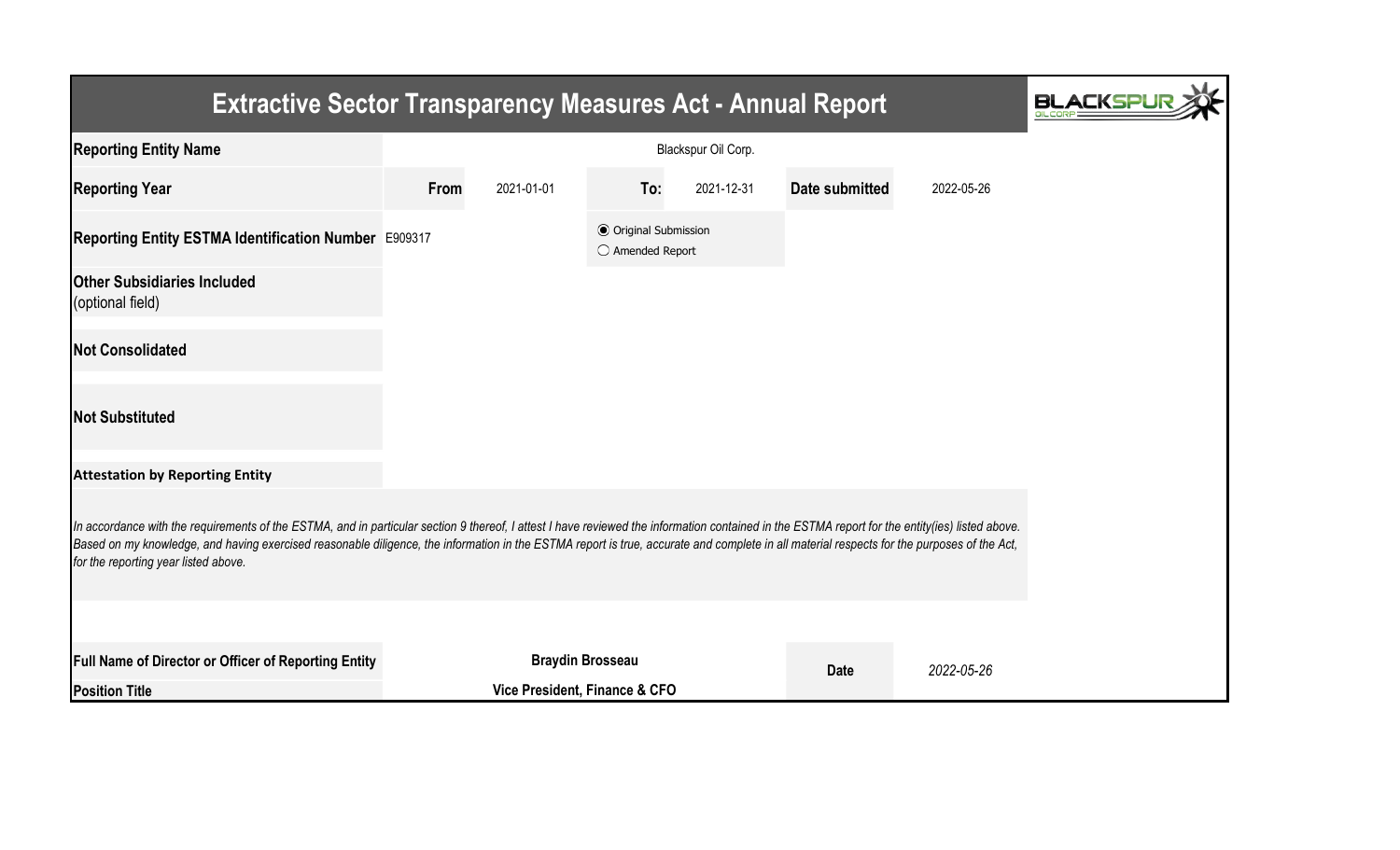| <b>Extractive Sector Transparency Measures Act - Annual Report</b> |                                                |                                                                           |              |            |                                  |                                          |                |                  |                                                  |                                      |                                                                                                                                                                                                                                                                                                                                                                                                                                                                                                  |  |  |
|--------------------------------------------------------------------|------------------------------------------------|---------------------------------------------------------------------------|--------------|------------|----------------------------------|------------------------------------------|----------------|------------------|--------------------------------------------------|--------------------------------------|--------------------------------------------------------------------------------------------------------------------------------------------------------------------------------------------------------------------------------------------------------------------------------------------------------------------------------------------------------------------------------------------------------------------------------------------------------------------------------------------------|--|--|
| <b>Reporting Year</b>                                              | From:                                          | 2021-01-01                                                                | To:          | 2021-12-31 |                                  |                                          |                |                  |                                                  |                                      |                                                                                                                                                                                                                                                                                                                                                                                                                                                                                                  |  |  |
| <b>Reporting Entity Name</b>                                       |                                                | Blackspur Oil Corp.                                                       |              |            | <b>Currency of</b><br>the Report | CAD                                      |                |                  |                                                  |                                      |                                                                                                                                                                                                                                                                                                                                                                                                                                                                                                  |  |  |
| <b>Reporting Entity ESTMA</b><br><b>Identification Number</b>      | E909317                                        |                                                                           |              |            |                                  |                                          |                |                  |                                                  |                                      |                                                                                                                                                                                                                                                                                                                                                                                                                                                                                                  |  |  |
| <b>Subsidiary Reporting Entities (if</b><br>necessary)             |                                                |                                                                           |              |            |                                  |                                          |                |                  |                                                  |                                      |                                                                                                                                                                                                                                                                                                                                                                                                                                                                                                  |  |  |
| <b>Payments by Payee</b>                                           |                                                |                                                                           |              |            |                                  |                                          |                |                  |                                                  |                                      |                                                                                                                                                                                                                                                                                                                                                                                                                                                                                                  |  |  |
| <b>Country</b>                                                     | <b>Payee Name</b>                              | Departments, Agency, etc<br>within Payee that Received<br><b>Payments</b> | <b>Taxes</b> | Royalties  | Fees                             | <b>Production</b><br><b>Entitlements</b> | <b>Bonuses</b> | <b>Dividends</b> | Infrastructure<br>Improvement<br><b>Payments</b> | <b>Total Amount paid</b><br>to Payee | <b>Notes</b>                                                                                                                                                                                                                                                                                                                                                                                                                                                                                     |  |  |
| Canada - Alberta                                                   | The Province of Alberta                        |                                                                           | 30,000       | 1,010,000  | 260,000                          |                                          | 410,000        |                  |                                                  |                                      | Includes payments to the Alberta Petroleum and Marketing<br>Commission, Treasury Board and Finance, Eastern Irrigation<br>District, Alberta Government Energy, Alberta Boiler Safety<br>1,710,000 Association, Service Alberta, Alberta Fish and Game Association,<br>Alberta Environment and Parks. Royalty payments include<br>production volumes that are taken in kind and are valued at<br>\$820,000, which is the assessed fair market value based on<br>Blackspur's realized sales price. |  |  |
| Canada - Alberta                                                   | Alberta Energy Regulator                       |                                                                           |              |            | 200,000                          |                                          |                |                  |                                                  | 200,000                              |                                                                                                                                                                                                                                                                                                                                                                                                                                                                                                  |  |  |
| Canada - Alberta                                                   | Newell County No. 4                            |                                                                           | 390.000      |            |                                  |                                          |                |                  |                                                  | 390,000                              |                                                                                                                                                                                                                                                                                                                                                                                                                                                                                                  |  |  |
| Canada - Alberta                                                   | <b>Leduc County</b>                            |                                                                           | 90.000       |            |                                  |                                          |                |                  |                                                  | 90.000                               |                                                                                                                                                                                                                                                                                                                                                                                                                                                                                                  |  |  |
| <b>Additional Notes:</b>                                           | All payments are reported in Canadian dollars. | All amounts have been rounded to the nearest \$10,000 per NRCan guidance. |              |            |                                  |                                          |                |                  |                                                  |                                      |                                                                                                                                                                                                                                                                                                                                                                                                                                                                                                  |  |  |